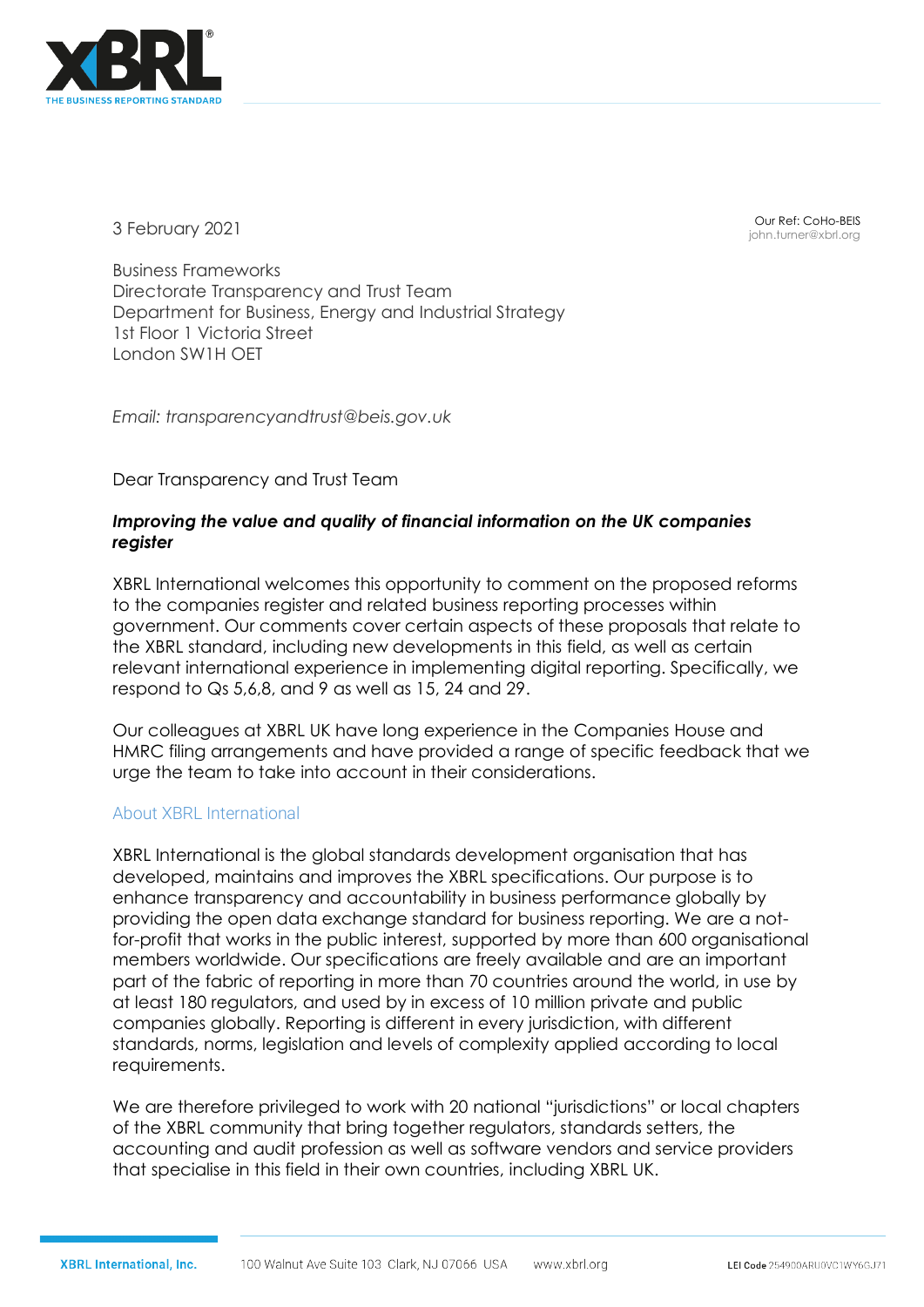

#### Your Questions

#### **Q5: In your view, why do some companies continue to file on paper?**

Global experience would indicate that voluntary filing arrangements for digital reporting are not usually successful. While corporate registers require disclosure of annual accounts for a variety of clear and increasingly important reasons associated with transparency and improving trust within an economy, these macro questions are not always aligned with business owners' own concerns about privacy.

While the UK is to be commended for the outstanding success of the voluntary digital filing arrangements that Companies House has developed, closing the gap will, in our view, require a mandate. We understand that the number of larger companies that file Inline XBRL accounts voluntarily has fallen away somewhat over the years. We assume that management teams take the view that if they do not need to make it easier for peers and competitors to analyse their performance, they won't. This would certainly align with experience elsewhere.

#### **Q6: What challenges will mandatory digital filing present?**

In shifting to a mandate we would urge policymakers to pay close attention to the utility of the digital information that is republished, meaning that quality, completeness and accuracy of digital filings need to be monitored and continuously improved. In other words, the new digital policy needs to provide digital information that can be clearly used and that companies come to understand provides a competitive benefit.

Specifically, we think this means

- Ensuring that the Registrar is empowered to run a series of automated quality checks on filings and is able to challenge filings that fail certain tests. Consistent with XBRL International's Guidance, these quality checks should be published in a machine-executable manner.
- Ensuring that any issues that may exist associated with authentication and non-repudiation – i.e: ensuring company identity – are always rapidly resolved.
- When examining the operation of Section 15 of the Act, in terms of determining what micro, small and medium entities must disclose, look carefully at the balance between privacy afforded these smaller businesses and the utility of the information that is then disclosed. Where policy dictates it necessary to provide exemptions, examine the resulting analytic impact of the provision of this more limited information. This is true in terms of tracking down economic crime as well as in terms of ensuring the overall success of the disclosure regime.

#### **Q8: What challenges do you foresee with filing fully tagged accounts with Companies House?**

We agree that the proposals should not impose significant burden, given the advanced state of XBRL software in the UK and the existing need to provide fully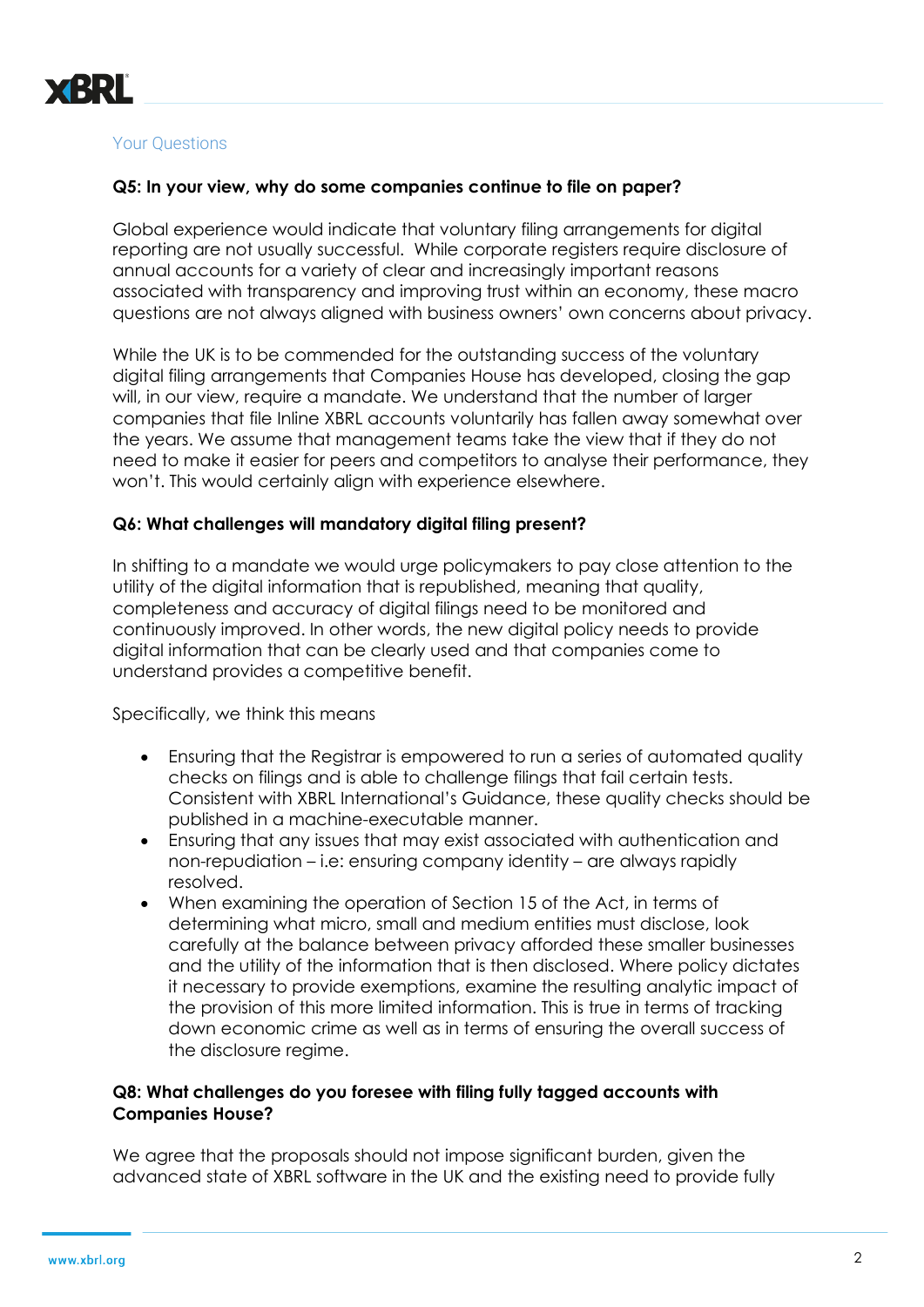

tagged accounts to HMRC. We also agree that this approach represents international best practice. We assume that Companies House plans to continue with HMRC's arrangements, in which taxonomy extensions are not sought. If extensions are sought, please consider utilising the "anchoring" mechanism that is now in use for ESEF filings.

# **Q9: As a user of financial information on the register, what information in a company's accounts is critical for you and should be checked (validated) to ensure it is tagged correctly?**

As mentioned above, we fully agree that extensive – and continuously improving – automated quality tests should be a key part of these new arrangements. Further, by publishing all (or a large subset) of these quality tests in machine executable format, XBRL software will be able to pre-validate accounts prior to filing them with the registrar. In our view, this approach should be encouraged. It provides confidence for companies and their advisers and it simplifies the work of the registrar.

We don't opine here on specifically relevant tests, but note that there are a large corpus of tests available from regulators around the world and would be happy to discuss the specifics of automated testing further if it might be helpful.

**Q15: What other information should Companies House collect that would be useful for:** 

- **Combating economic crime;**
- **Increasing the value of the information available on the register?**

The Companies House data set should be considered an important national asset and one that will have increasing value going forward, not least because of the UK Government's determination to ensure that this information falls within its Open Data policy. This provides a clear international advantage for the UK, compared to those economies that continue to restrict access to this information. It helps build trust for companies of all sizes seeking customers, suppliers, staff and capital.

This international competitiveness could, in our view, be expanded through the provision of LEIs as additional identifiers for all UK companies. Economic crime could be curtailed in important ways if companies were asked to follow the requirements of the "Level 2" relationship disclosures that the GLEIS facilitates. This would clearly require a simple mechanism to ensure that these LEIs could be issued in bulk and in a highly economic manner, but we would encourage Companies House, HMRC and BEIS to discuss this with the GLEIF.

### **Q24: What are your views about the general premise that checks should be conducted on all accounts prior to them being accepted as fit for filing on the public register?**

As set out in our answer to Q9, we are strongly of the view that this is a vital part of the filing process. Avoiding both "Garbage In, Garbage Out" as well as limiting inconsistencies between related data sets is a key responsibility of data collectors and automated checks can become the registrar's best friend in this respect.